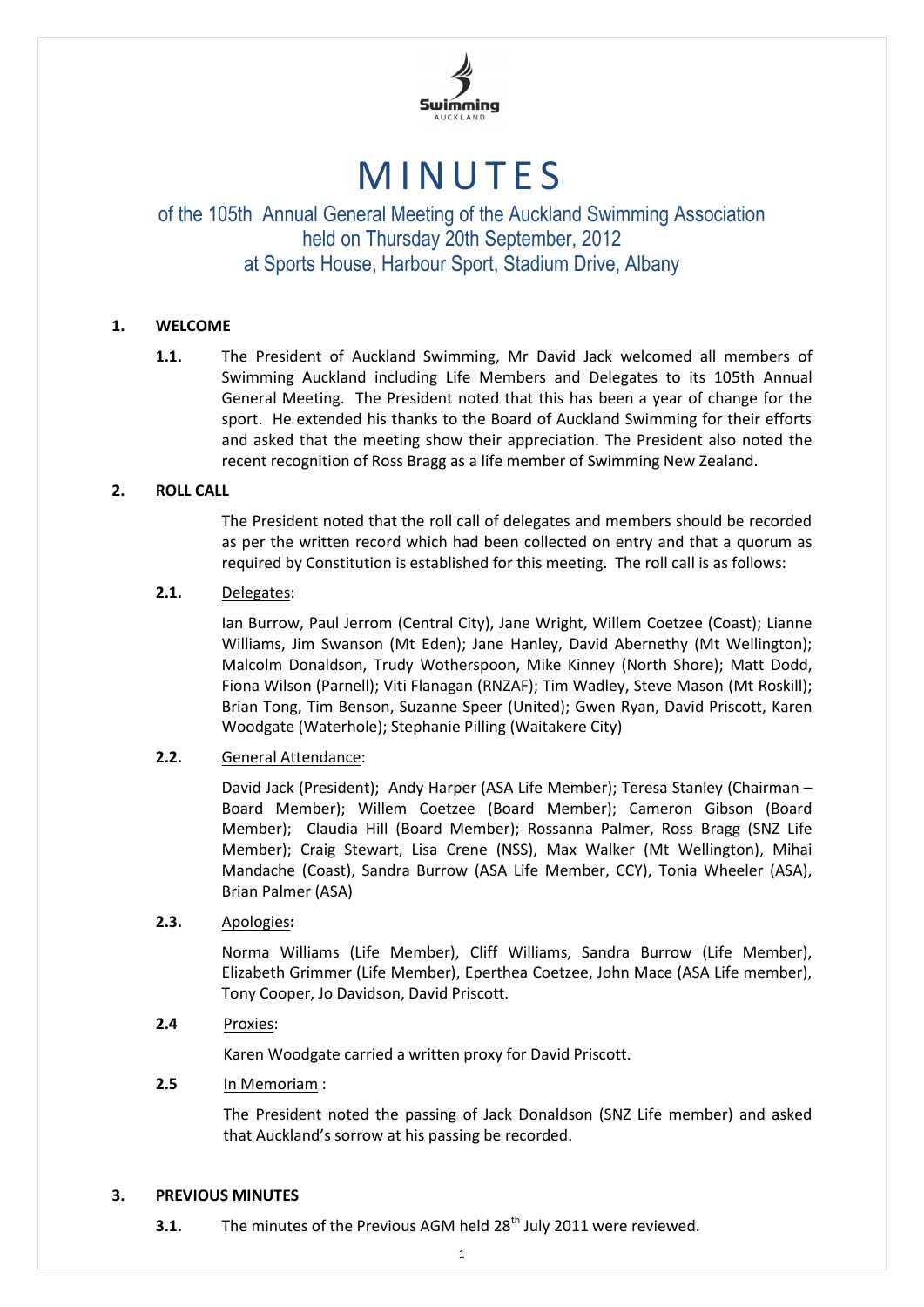

Moved by Jim Swanson that the minutes of the 104<sup>th</sup> Annual General Meeting be approved as a true and correct reflection of the meeting.

**Seconded** Gwen Ryan *Carried*

**3.2** The minutes of the SGM held 12<sup>th</sup> July 2012 were reviewed.

**Moved** by Gwen Ryan that the minutes of the Special General Meeting be approved as a true and correct reflection of the meeting.

**Seconded** Willem Coetzee *Carried*

**(Notified to date)**

#### **4. DELEGATES TO SWIMMING AUCKLAND FOR THE ENSUING YEAR**

| Central City            | Paul Jerrom, Ian Burrow                           |
|-------------------------|---------------------------------------------------|
| Coast                   | Willem Coetzee, Jane Wright                       |
| Kings                   |                                                   |
| Kowhai                  | Robin Baddock                                     |
| Mt Eden                 | Jim Swanson, Lianne Williams                      |
| Mt Wellington           | Jane Hanley, David Abernethy                      |
| North Shore             | Malcolm Donaldson, Trudy Wotherspoon, Mike Kinney |
| Onehunga                |                                                   |
| Parnell                 | Matt Dodd, Fiona Wilson                           |
| Roskill                 | Tim Wadley, Steve Mason                           |
| <b>RNZAF</b>            | Viti Flanagan                                     |
| United                  | Tim Benson, Brian Tong, Suzanne Speer             |
| Waitakere City          | <b>Stephanie Pilling</b>                          |
| Waterhole               | Gwen Ryan, David Priscott, Karen Woodgate         |
| <b>West AK Aquatics</b> |                                                   |

#### **5. CONSIDERATION OF THE ASSOCIATION'S ANNUAL REPORT AND FINANCIAL STATEMENTS FOR THE YEAR ENDED 30 APRIL 2009**

**5.1.** Accepted, subject to audit confirmation. The executive Officer spoke to the accounts and explained the progress which has been made which show not just positive cash flow return but also a small accounting profit.

> **Moved** by Teresa Stanley **Seconded** Jim Swanson *Carried*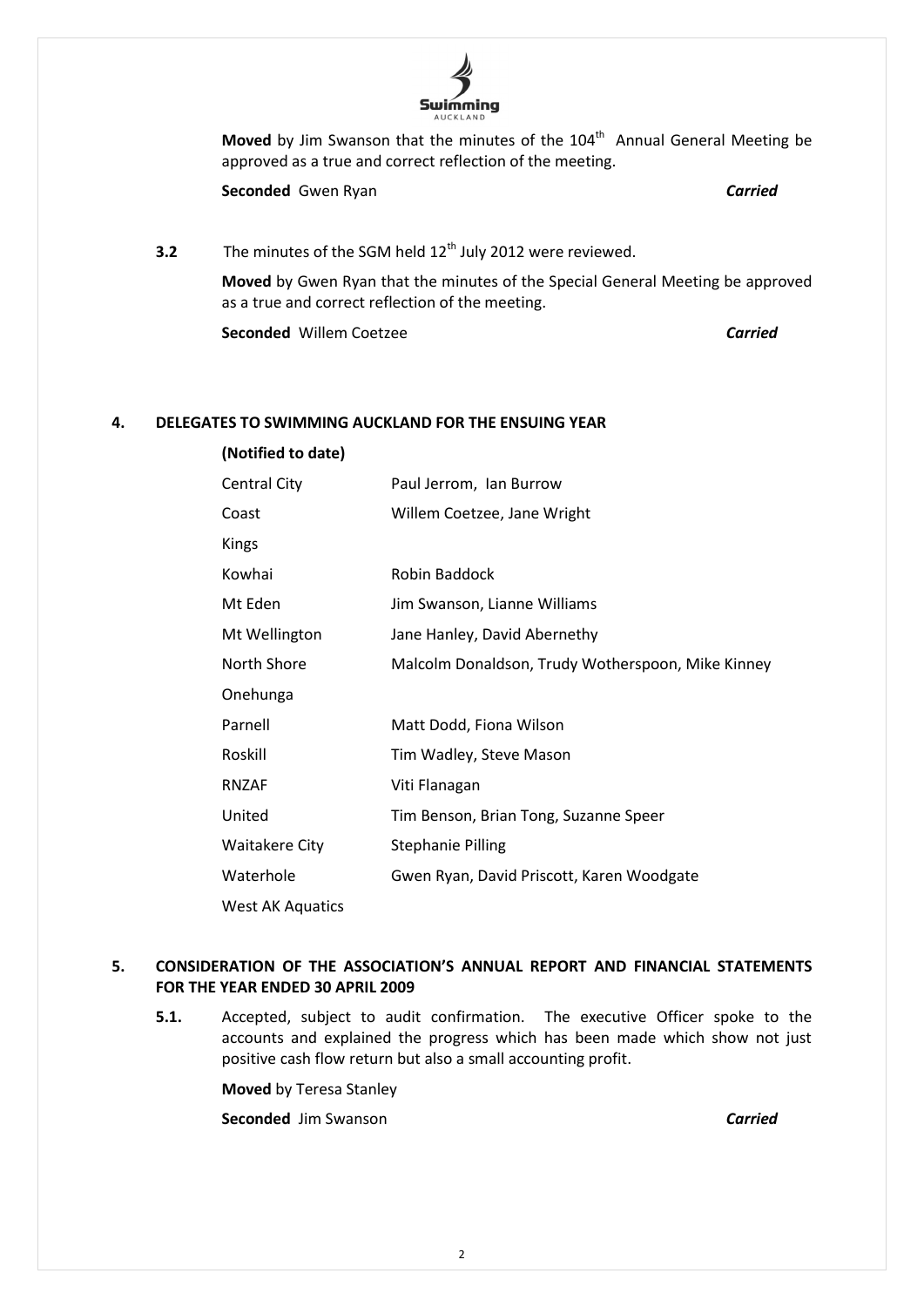

#### **6. CHAIRMAN'S REPORT - Teresa Stanley**

- **6.1.** The Chair, Ms Teresa Stanley reported on the key issues which the Association has faced during the year and which were raised in her written report as contained in the Associations Annual Report.
- **6.2.** She extended thanks to Brian Palmer, Executive Officer for the efforts relating to the Associations finances and noted the milestone of being able to report a profitable trading year.
- **6.3.** This has been a challenging year, but the Chairman is proud of the way in which the board has met the governance challenges.
- **6.4.** Various Board members have carried very large levels of commitment. These include:
	- **6.4.1.** Jim Swanson, SNZ Review Steering Group; Teresa Stanley, SNZ Working Group; Cameron Stanley, NZ Swimmers Association.
- **6.5.** By way of an update as to where SNZ is at. Concerns still remain as to the legality of the Constitution. With the adoption of the new SNZ Constitution the ASA is now bound to adopt a new constitution of its own. This has not yet been sighted and based on legal advice supplied is contrary to the requirements of the ASA's own constitution which provides that the ASA Constitution can only be changed with the authority of an AGM or a SGM called specifically for that purpose. As the objects of the ASA's constitution require the ASA to remain affiliated with SNZ the alternative option of ceasing to affiliate under the existing constitution as suggested by the working groups legal advice is not tenable. It was for this reason that the ASA abstained from voting on the SNZ Constitution at the SNZ SGM as to have done otherwise would have been acting ultra-vires to our own constitution.
- **6.6.** Sue Suckling in her capacity as the SNZ Governance administrator has been holding bi-weekly conference calls with the Regional Association chairs.
- **6.7.** SNZ will be appointing a new HP Director by the end of the year. Katie Sadlier (HPSNZ) is working with SNZ to prepare a funding application to HPSNZ, Brent Leighton has been appointed as the new Chair of the SNZ Board.
- **6.8.** Our next major challenge is working through the proposed, but as yet unsighted regional constitution.
- **6.9.** There is to be a HP Workshop held in Wellington on October 14/15<sup>th</sup> in Wellington.
- **6.10.** Thanks particularly are extended to Jim Swanson and Suzanne Speer both of whom are retiring from the ASA Board at this meeting.
- **6.11.** Chairs Report proposed for acceptance:

**Moved:** Teresa Stanley

**Seconded:** Max Walker *Carried*

#### **7. ELECTION OF OFFICERS**

**7.1** With the retirement of Jim Swanson and Suzanne Speer a two board vacancies exist. There is a single nomination (Claudia Hill).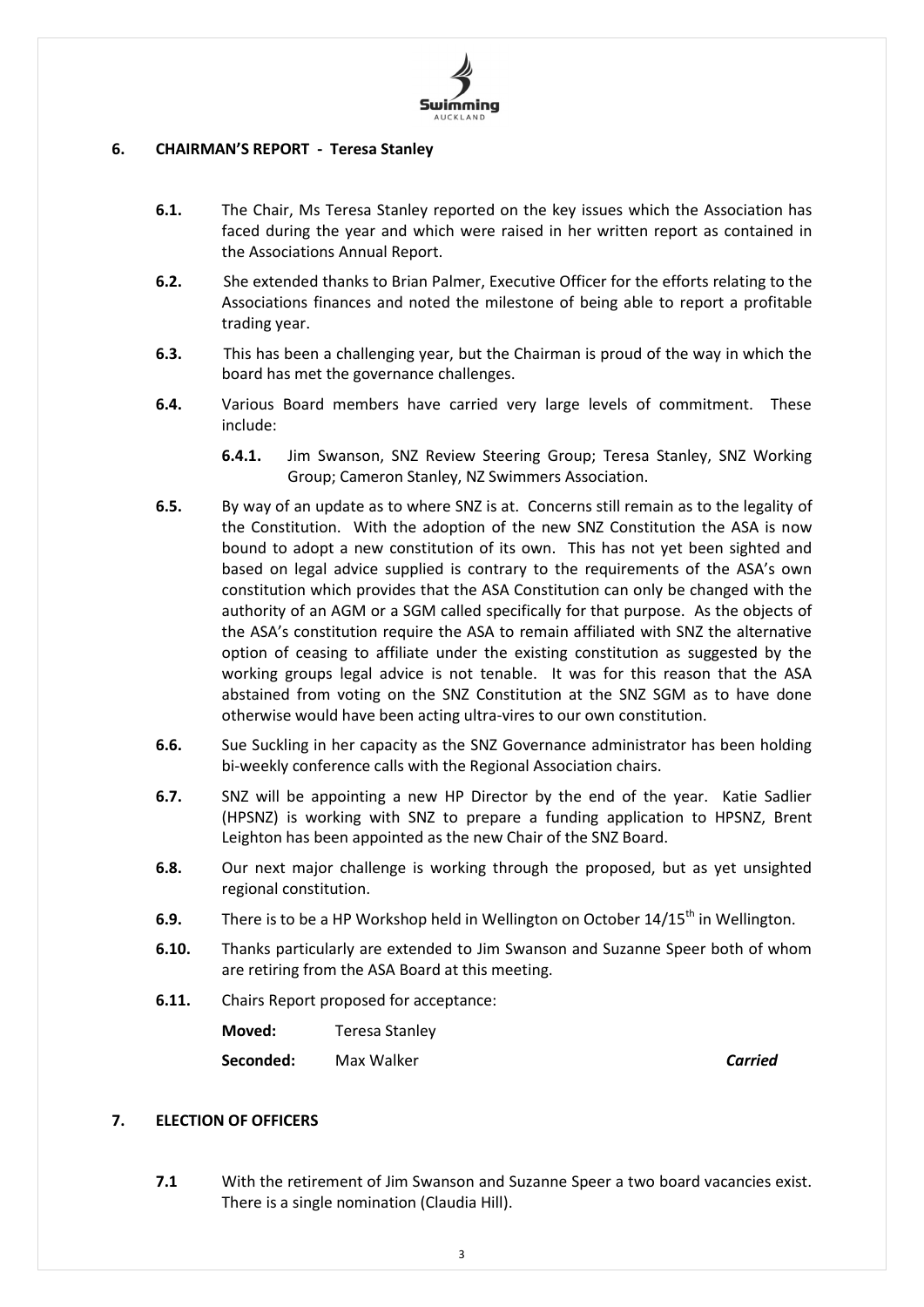

**7.2** Following suitable discussion on the subject it was moved by Lianne Williams (LME), second T Stanley (ASA) that nominations be closed and that Claudia Hill be appointed by election to fill one of the vacant positions.

| Moved: | Lianne Williams |
|--------|-----------------|
|        |                 |
|        |                 |

**Seconded:** Theresa Stanley **Carried Carried** 

**Office Nominee**

**7.2 President:** David Jack

#### **7.3 Life Membership & Awards Committee.**

Sandra Burrows retires by rotation. It was noted that this position needs to be filled by a nominee who is the holder of a service award only. David Jack suggested that the Awards Committee should look to fill the vacancy by nomination of a suitably qualified candidate.

**Proposed:** David Jack

**Seconded:** Andy Harper *Carried*

- **7.4** David jack requested that special recognition be afforded to Sandra Burrows for her service on this committee over many years.
- **7.5 Other candidates (all unopposed) were appointed to various committees and offices.**

| <b>Registrar:</b>           | Tonia Wheeler |
|-----------------------------|---------------|
| <b>Assistant Registrar:</b> | Alison Fitch  |

#### **Competitive Swim Group**

Elected Positions: Election of two members, CSG Committee Gwen Ryan Gary Francis

Nominations Closed: Gwen Ryan/Teresa Stanley

*Elected*

#### **Events Management Group**

Elected Positions:

Jo Draisey

Mike Knowles

David Priscott

Toni Bayliffe

Viti Flanagan

Nominations Closed. Jim Swanson/Teresa Stanley

*Elected*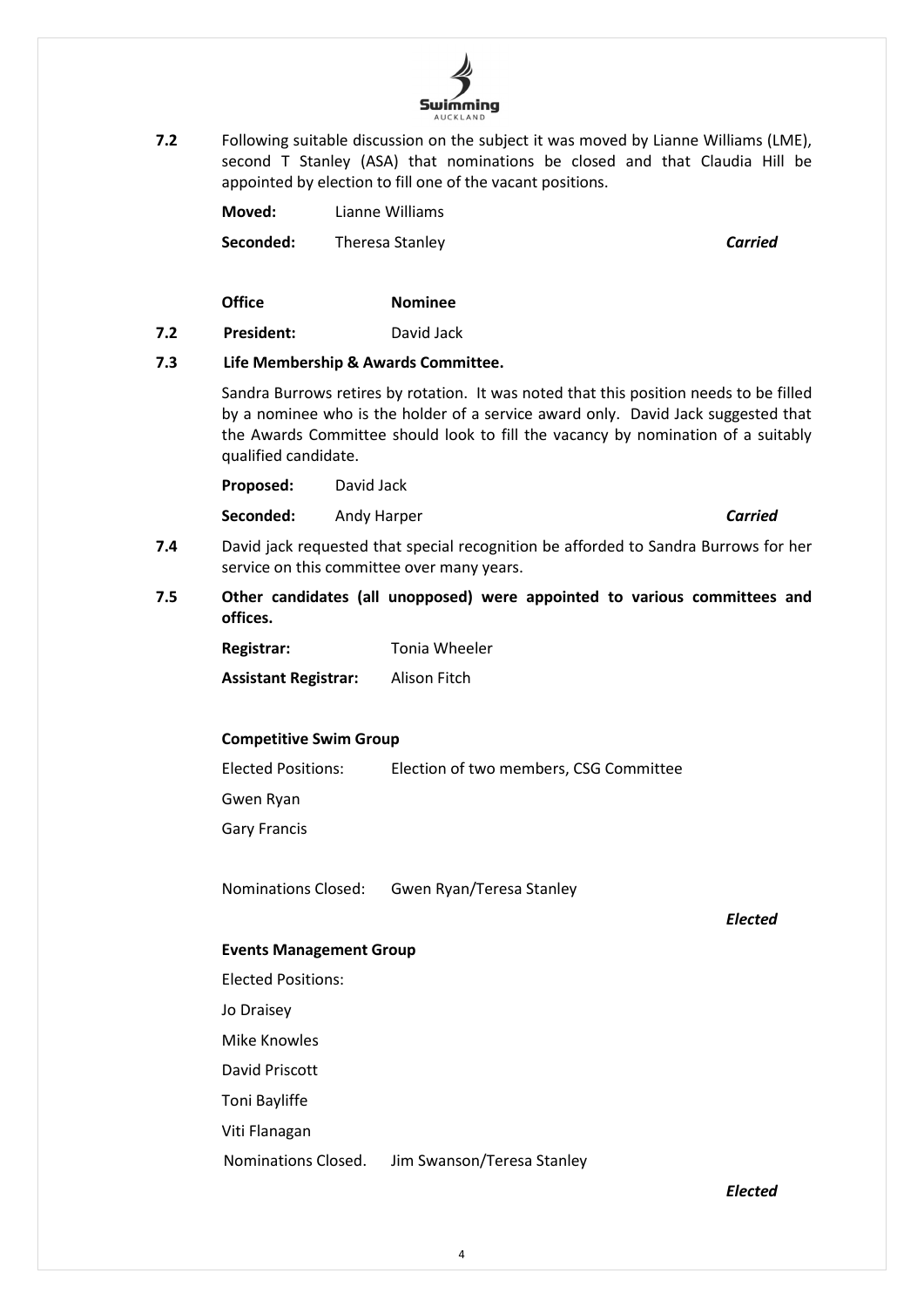

## **Technical Group** Elected Positions: Ross Bragg Alan Draisey Eperthea Coetzee Joe Coury Tony Cooper Nominations Closed. Cameron Gibson/Teresa Stanley *Elected* **Technology Group** Elected Positions: Tim Draisey Jo Draisey Cameron Blackburn Matt Foy Nominations Closed. Cameron Gibson/Teresa Stanley

*Elected*

#### **7.1. The above nominations were all carried unopposed**

#### **8. CONSIDERATION OF LIFE MEMBERSHIP AND AWARDS COMMITTEE REPORT**

**8.1.** The President David Jack presented Mr Andy Harper with his Life Membership Award which had been approved, but not presented at the previous (2011) AGM.

#### **8.2. Auckland Service Awards**

**It was proposed that the following become recipients of an Auckland Service Award:**

Heidi Ingram, Lisa Crene, Belinda Donaldson, Malcolm Donaldson of the North Shore Swimming Club.

**Proposed:** LM & Awards Committee

Seconded: Trudy Wootherspoon

Daryl Follows, Kristina Quintell, Joe Coury of the Laser Mt Eden Swimming Club.

**Proposed:** LM & Awards Committee

**Seconded:** Lianne Williams

Ken Myncham, Kym Myncham, Croisella McKenzie of the Waterhole Swimming Club.

**Proposed:** LM & Awards Committee

**Seconded:** Gwen Ryan

Moe Richardson, Grant Richardson of the Roskill Swimming Club.

**Proposed:** LM & Awards Committee

**Seconded:** Steve Mason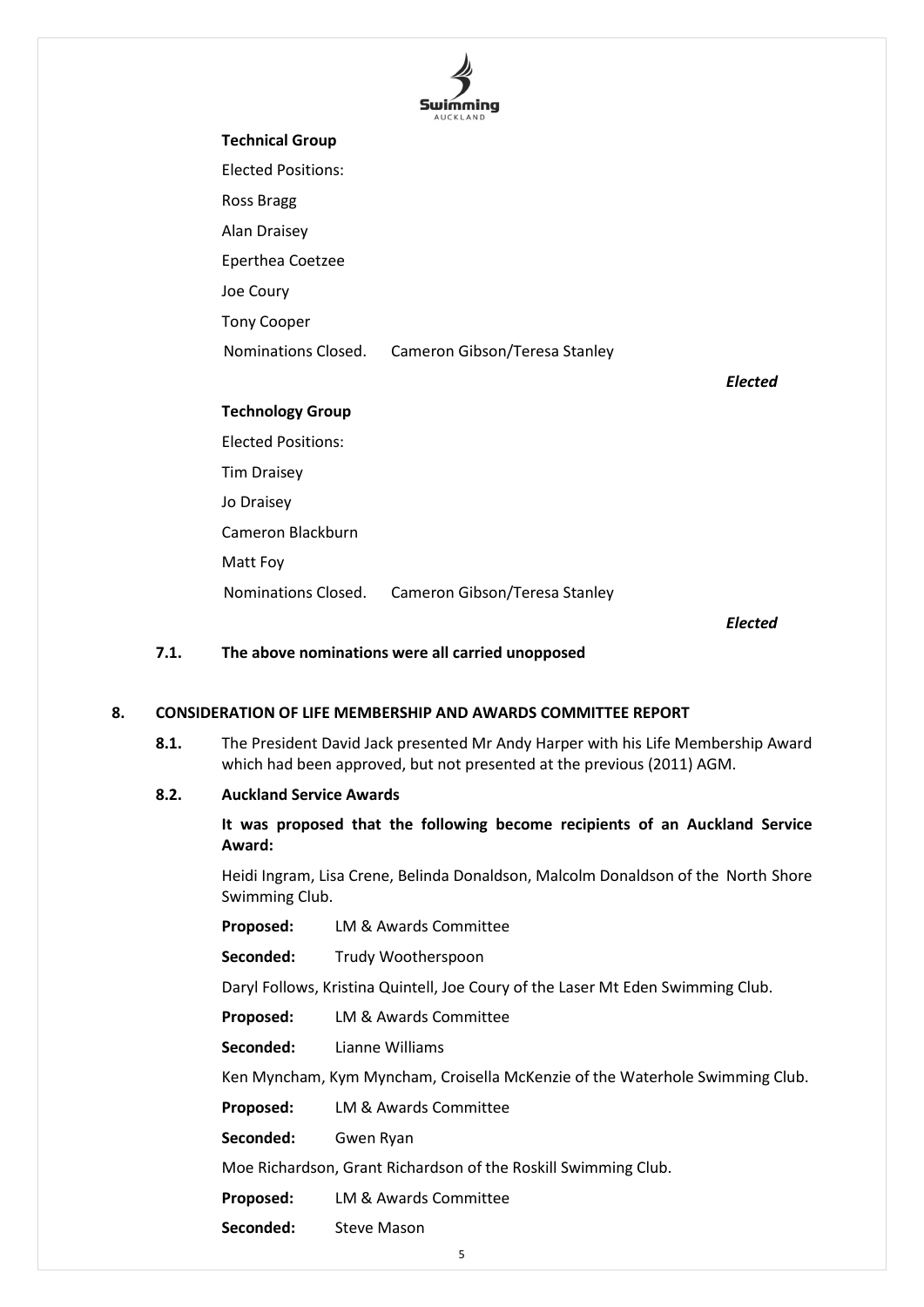

Kate Baddock of the Kowhai Swimming Club.

**Proposed:** LM & Awards Committee

**Seconded:** T Stanley

Brian Tong, Josephine Tong, Tim Benson, Igor Polianski, Lisa Voss of the United Swimming Club.

**Proposed:** LM & Awards Committee

**Seconded:** Tim Benson

Jo Davidson, Ross Bragg, Scott Talbot for services to the ASA.

**Proposed:** LM & Awards Committee

**Seconded:** Ross Bragg

Mihai Mandache, of the Coast Swim Club.

**Proposed:** LM & Awards Committee

**Seconded:** Willem Coetzee

**8.3.** The President of the ASA David Jack then announced that the Life Membership & Awards Committee were proposing a Special Service Award. As far as he was aware no such Award had been made in the 105 year history of the ASA. He noted that this award was unique in as much as it was being made to each member of the Palmer family for their combined service, which in the case of Brian Palmer as an employee exceeded beyond the requirements of his employment. The President noted special recognition including amongst other things the ANZACS for Canterbury Charity programme. The award was to be made for each family member including Brian Palmer, Rossanna Palmer, Hayley Palmer, Tirol Palmer & Kiri Palmer.

**Proposed:** LM & Awards Committee

**Seconded:** Tonia Wheeler

**8.4. Auckland Honours Awards. It was proposed that the following become recipients of the Auckland Honours Award.**

| Leigh Johns   | <b>West Auckland Aquatics</b> |
|---------------|-------------------------------|
| Tonia Wheeler | ASA & Coast SC                |
| Max Walker    | Mt Wellington SC              |
| Alan Draisey  | <b>West Auckland Aquatics</b> |
| Andy Brown    | North Shore Swimming Club     |

**8.5.** It is proposed that the recommendations of the Life Membership and Awards Committee as to the awarding of Auckland Service, Honours and Life Membership be adopted.

*Carried*

#### **9. EXECUTIVE OFFICER'S REPORT:**

- **9.1.** The Executive Officer thanked the Life Membership and Awards Committee and the Association for the generous honour which had been extended to each member of his family and expressed that this was a very humbling recognition.
- **9.2.** The detail of his report was noted with reference to the fact that this was written prior to recent changes to the national constitution at the recent SNZ SGM.